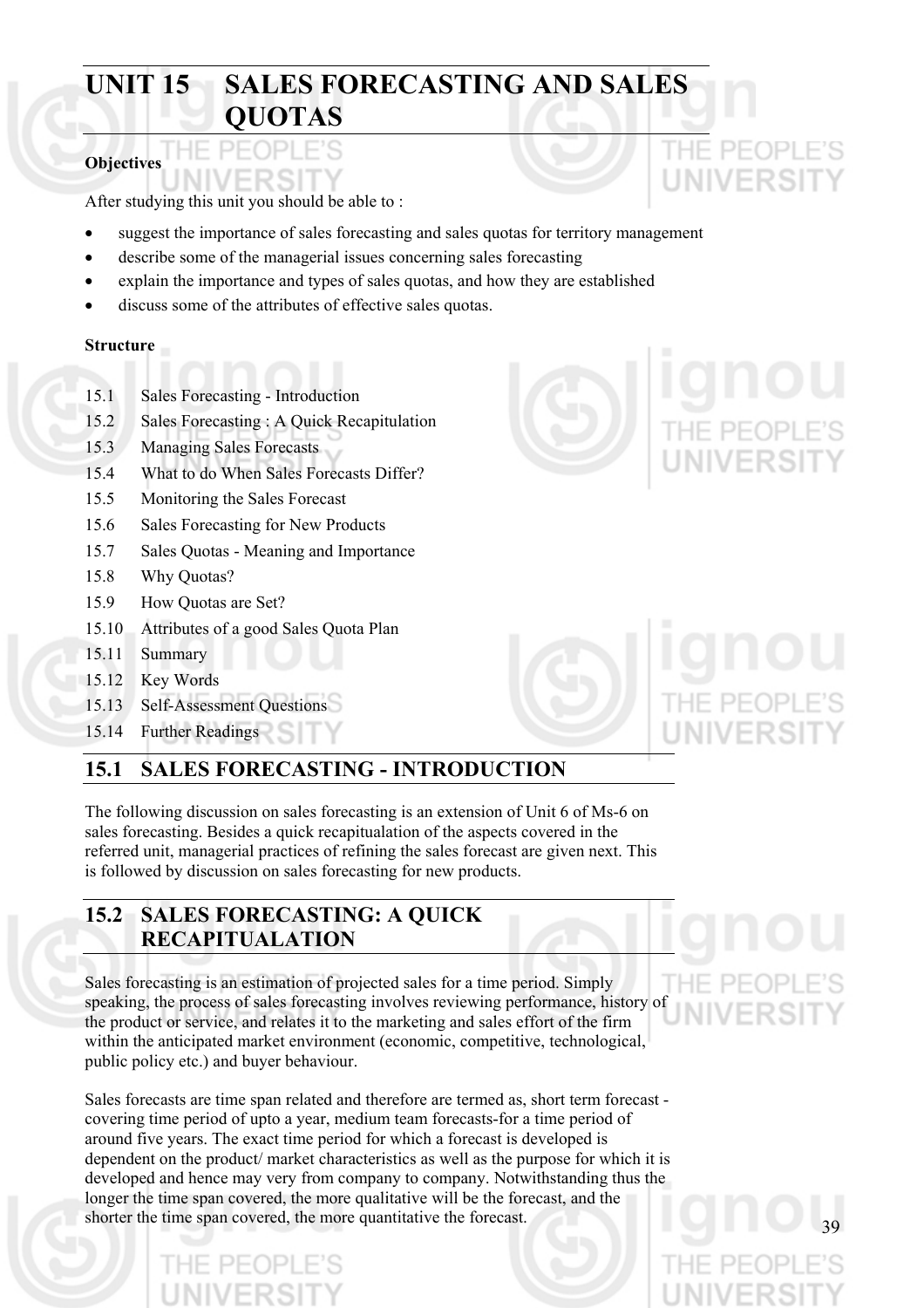of the sales Effort

Planning and Control Time series (trend fitting, moving average), corneations and regression, customer/ dealer surveys and executive judgement are the most commonly used methods for preparing sales forecasts. The selection of the appropriate forecasting method(s) depends upon (i) its purpose (ii) availability of reliable and relevant data and (iii) market conditions. For increased usefulness, the overall sales forecasts should be broken down by product, month, territory, geographical area, and segmentwise as per the needs of the company.

## **15.3 MANAGING SALES FORECASTS**

The pay off of sales forecasting lies in the accuracy of the forecasts made. Since the attainment of sales forecasts require the deployment of resources in its anticipation, the manager must do his best to make the forecast come true. Evaluation of the approach and methods used for sales forecasting as well as monitoring of the actual and its comparison with the estimated performance form part of the regular activities of the manager.

## **15.4 WHAT TO DO WHEN SALES FORECASTS DIFFER?**

Many a firms in order to minimise the error factor in sales forecasting, use multiple experts and approaches. At times this results in varying levels of sales forecasts under the circumstance, the manager may examine the differing forecasts by :

- Probing into the methodology of sales forecasting adopted by different experts.
- Looking into definition and scope of the terms used in the construction of the forecast.
	- Pooling of wisdom of the experts and arriving at the most agreeable level of forecast.

− Conducting retrospective-prospective analysis of the suggested levels of sales forecasts using fine tuned historical data and executive judgement.

Experience brings out that the sales managers who have detailed market knowledge, and their companies the comprehensive marketing information system providing data on product, customer and segmentwise basis of their competitors sales, succeed in making more accurate sales forecasts.

## **15.5 MONITORING THE SALES ECAS'T**

As the sales realize for the operating period these should be monitored at a regular periodicity. The unfolding of market reality often creates the need to adjust the sales forecast. Business prudence desires that in the case of annual sales forecast, these be thoroughly reviewed at least on a quarterly basis and if need be corrected too. A similar review on an annual basis in the case of long-term forecast is felt necessary. In the process of carrying out corrections in the sales forecast emphasis should be laid on diagnosing the causes warranting such corrections so that the accuracy level of sales forecasts be improved. In any case a strong justification must be made for modifying the sales forecast so that suitable adjustment in the marketing and sales strategy be also carried out

## **15.6 SALES FORECASTING FOR NEW PRODUCTS**

Unlike the established products, forecasting of the sales for new products is more difficult. Depending upon the degree of similarity/dissimilarity with the existing products, sales forecast for new products are based on :

- Past records and experience
- Study of competing product's demand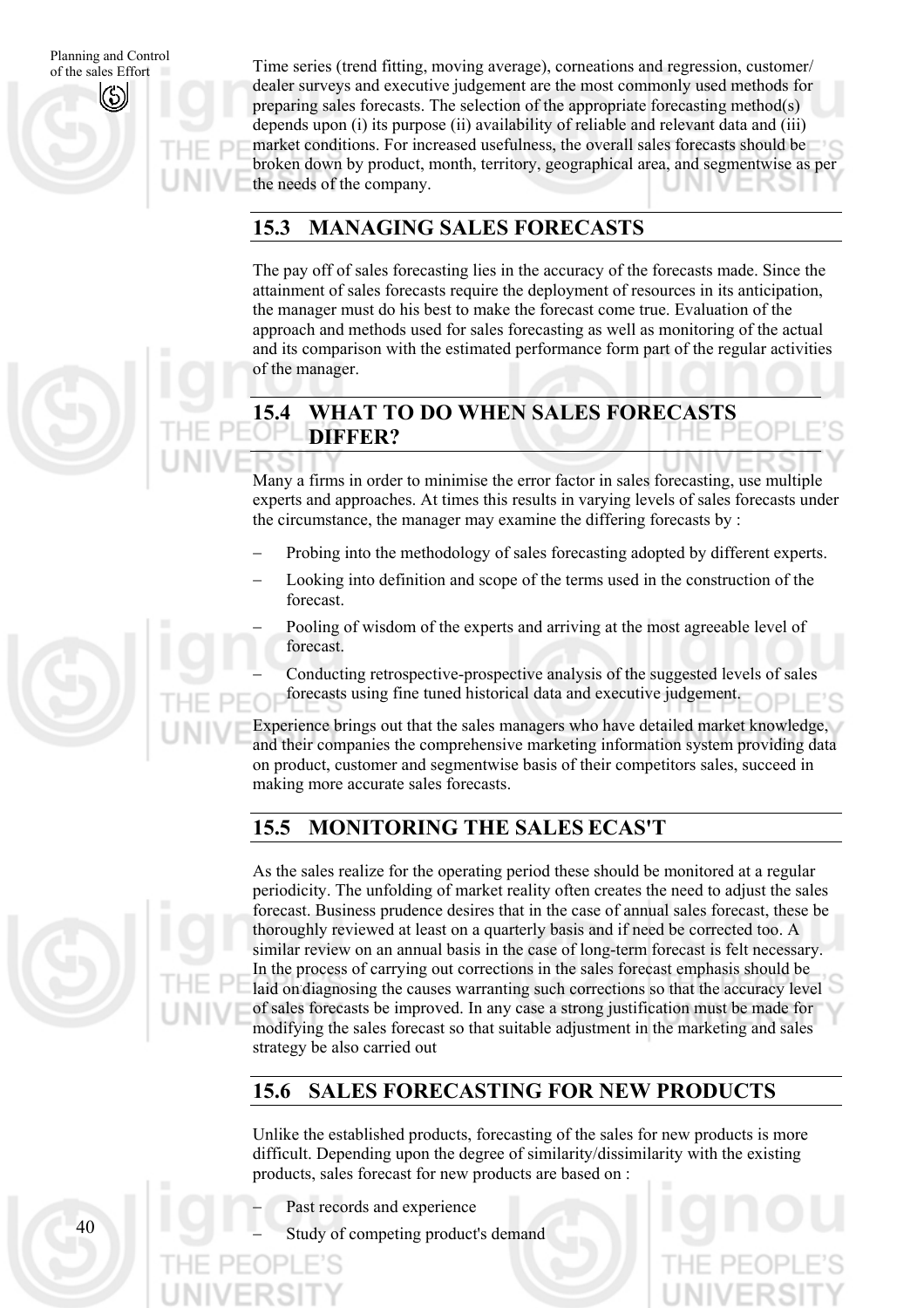- Market research findings Test market results − Sales Forecasting and Sales Forecasting and Sales Ouotas − Market results − Market results − Market results − Market results − Market results − Market results − Market result
- Demand behaviour of substitute products arid rate of substitution.

In addition, sales curve of such a new product in foreign markets and its analysis on a product life cycle basis provides meaningful insights.

In the case of a totally new product, a close watch on the actual sales alongwith the experts opinion, lessen to some extent the otherwise impossible task of developing reliable forecasts for such products.

#### **Activity**

Check whether the following statements are true or false :

| Statement                                                                                                                                                         | True/False |
|-------------------------------------------------------------------------------------------------------------------------------------------------------------------|------------|
| 1) A firm's sales potential and its sales forecast are<br>normally identical                                                                                      |            |
| 2) Projecting past sales is totally unreliable for use in sales<br>forecasting                                                                                    |            |
| 3) The key limitation of all past-sales projection methods<br>lies in the assumption that past sales history is the sole<br>factor influencing future sales       |            |
| 4) Deriving a company sales forecast from an industry sales<br>forecast requires an appraisal of company strengths and<br>weaknesses against those of competitors |            |
| 5) Sales forecast of totally new products can be developed<br>with equal degree of accuracy as of established<br>products                                         |            |

#### **Check Your Answers**

1 (True) 2 (False), 3 (True), 4 (True), 5 (False)

## **15:7 SALES QUOTAS - MEANING AND IMPORTANCE**

A sales quota is a quantitative goal assigned to a sales unit relating to a particular time period. A sales unit may be a sales person, territory, branch office, region or distributor. Sales quotas are used to plan, control and evaluate selling activities of a company. They provide a source of motivation,' a basis for incentive compensation, standards for performance evaluation of sales person and uncover the strengths and weaknesses in the selling structure of the firm. For example, a company manufacturing electronic office equipment discovered that it took twice as long as to sell an electronic typewriter than to sell other similar products in the product Iihe. Since the electronic typewriter was considered more important by company, quotas on the electronic typewriter were set for each sales person. The result was that a sales person in a control group having a rigid electronic typewriter quota outsold the uncontrolled quota group. This example shows that generally speaking sales persons are quota achievers and their motivation may fall off if easy or no quotas are set for them to achieve.

## **15.8 WHY QUOTAS?**

Sales quotas serve several purposes. The principal purposes include.

**Providing Goal and Incentives :** Quotas provide sales persons, distributive outlets and others engaged in the selling activities, goals and incentives to achieve certain performance level. Many companies use quotas to provide their salesforce the incentives of increasing their compensation through commissions or a bonus if the quota is surpassed and/or recognised for superior performance. Needless to mention,

41

Sales Forecasting and

HE PEOP **JNIVERSI**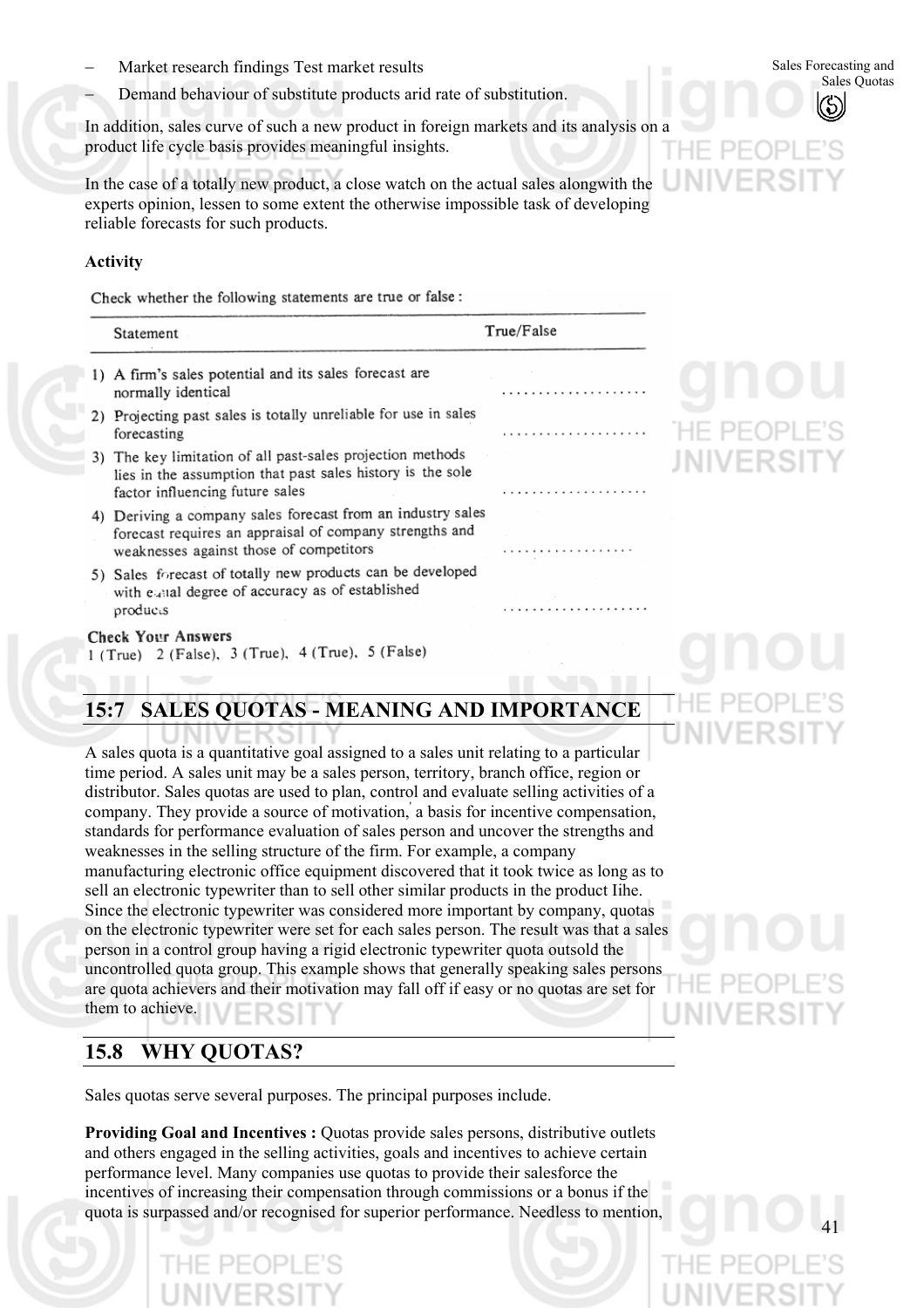of the sales Effort

Planning and Control to be true motivators sales quotas, set should be perceived as being realistic and of the sales Effort attainable.

> **Controlling Sales Persons Activities:** Quotas provide an opportunity to direct and control the selling activities of sales persons. Sales persons are held responsible for certain activities of customer per day, calling on new accounts, giving a minimum number of demonstrations and realisation of company' s account. If the sales person fails to attain these quotas, the company can take corrective action to rectify the mistake.

**Evaluating Performance:** Quotas enable the company to evaluate performance of its sales person, territory or distributive network. Performance against quotas also helps identify the strong and weak points of the sales persons.

**Controlling the Selling Expenses:** Quotas are also designed to keep selling expenses within limits. Some companies reimburse sales expenses only upto a certain percentage of sales quota. Other tie expenses to the sales person' s compensation in order to curb wasteful spending. Expense quota helps companies to set profit quotas.

**Making Effective Compensation Plan:** Ouotas play an important, role in the company' s sales compensation plan. Some Indian companies follow the practice that their sales person will get commission only when they exceed their assigned quotas. Companies may also use attainment of the quotas in full or in part as the basis for calculating the bonus. If the sales person does not reach the minimum desired quota, he/she will not be entitled for any bonus.

### **15.9 HOW QUOTAS ARE SET?**

Having understood the meaning. and usefulness of sales quotas let us now learn how quotas are set.

There are four types of quotas :

- i) Sales volume quota
- ii) Financial quota

iii) Activities quota

iv) Combination of the above quotas.

These quotas alongwith the approach used for their determination are discussed below :

**Sales Volume Quotas:** The most commonly used quotas are those based on sales volume. This type of quotas are set for an individual sales person geographical areas, product lines or distributive outlets or for any one or more of these in combination. Sales volume quotas are also set to balance the sales of slow moving products and fast moving products or between various categories of customers per sales unit. The sales volume quotas may be set in terms of units of product sales, or rupee sales or both on overall as well as productwise basis. Some companies combine these two and set quota on " Point" basis. Points are awarded on the attainment of a certain specific level of sales in units and rupee terms for each product/customer. For example : A company might consider Rs. 1000 equal to 1 point, Rs. 2000 equal to 2 points and so on. At the same time company may award 3 points for unit sales of Product A and 5 points - for unit sales Product B. Companies use this type of approach generally because of problems faced in implementing either Rupee sales volume or unit sales volume quota. Unit sales volume quotas are found useful in market situations where the prices of the products fluctuate considerably or when the unit price of the product is rather high. Rupee sales volume quotas are found suitable in the case of sales force selling multiple products to one or different types of customers.

#### **Methods for Setting Sales Volume quotas:**

**Past Sales :** One of the earliest methods of setting sales volume quotas is to base them solely on past sales experience. The method in this case would be to determine the percentage by which the company' s market share is expected to increase and then add this into last year' s quota. For example, .if a company expects an increase of 8 per cent this year then the new quota for each marketing unit would be last year' s quota plus 8 per cent or 108 per cent of last year' s quota. This method assumes that

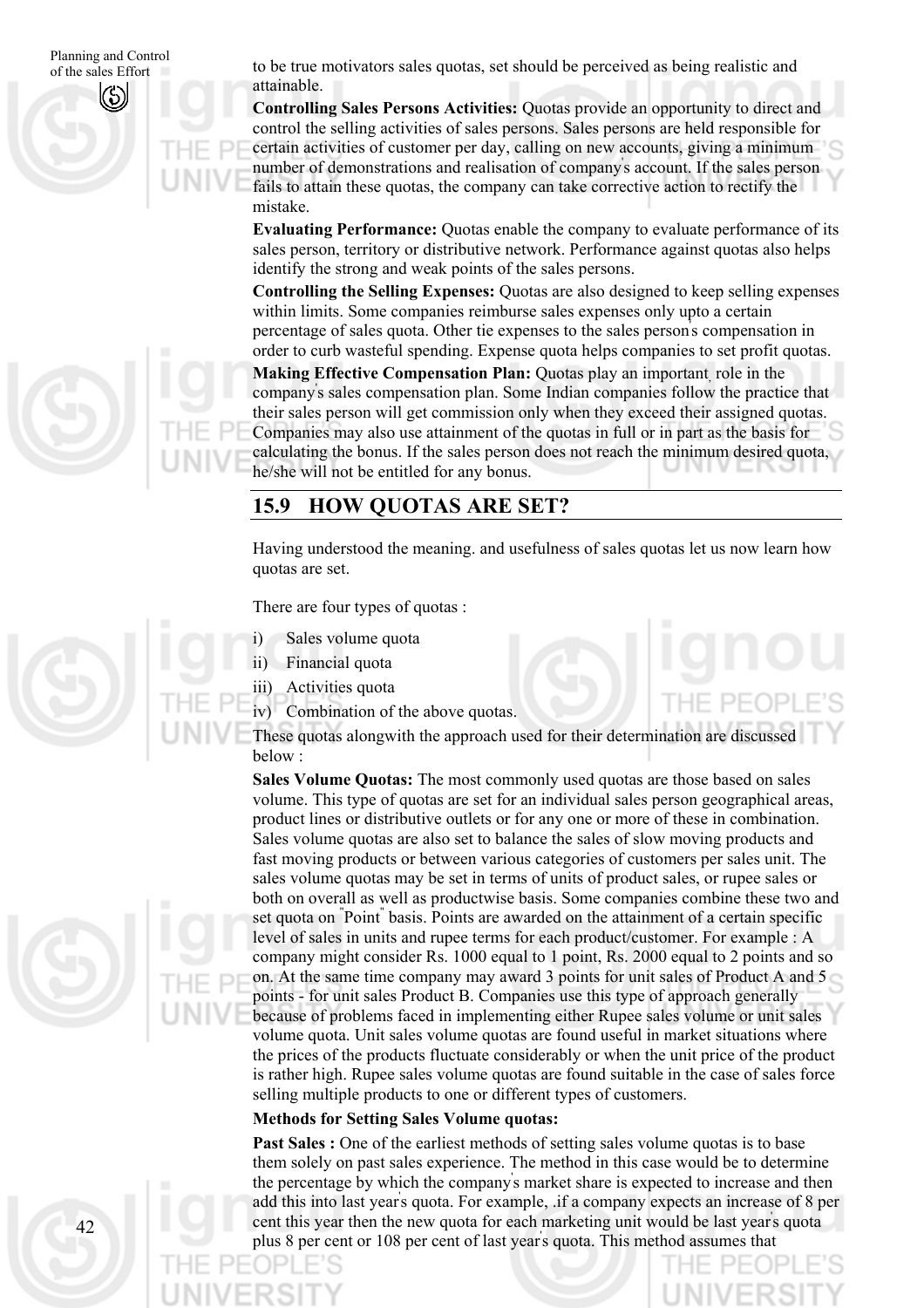the preceeding year was a typical year, and if not, it suffers from the limitations of being based on unrealistic figures. An improved method is to take the average of say past three years and then add to it to the planned rate of growth.

**Total Market Estimates:** The other method is to derive sales quotas from the total market size estimates made by the company for the year. Two approaches are used to arrive at such market estimates. One approach is to estimate the market size in an aggregate manner as per the data available as well as the judgement of the executive at the head office. The other is to build estimates based on projections made by the field staff at each territory office of the companies. In either case the market estimates need moderation to be realistic as well as to match with the company's sales objectives.

**Financial Quotas:** Financial quota§ are determined to attain desired net profit as well as to control the sales expenses incurred.

**Net Profit Quota :** Net profit quotas are particularly useful in multiproduct companies where different products contribute varying level of profits. It emphasises on the sales force to make right use of their time. The following figure clearly depicts a selling situation in which a sales person optimally balance their time between high and low profit yielding products. Let us look at the following figure. LININ / FROJEN

| Figure 1<br>Ratio of Sales Volume to Net Profit |                         |                               |                     |        |                         |        |  |  |
|-------------------------------------------------|-------------------------|-------------------------------|---------------------|--------|-------------------------|--------|--|--|
|                                                 |                         |                               | Volume per<br>month |        | Net Profit<br>per month |        |  |  |
| Product                                         | Sales Price<br>per unit | Profit Margin<br>per unit (%) | Mr. A               | Mr. B  | Mr. A                   | Mr. B  |  |  |
| Product X                                       | Rs. 200                 | Rs. 140 (70%)                 | 20,000              | 60,000 | 14,000                  | 42,000 |  |  |
| Product Y                                       | Rs. 100                 | Rs. 40 (40%)                  | 35,000              | 25,000 | 14,000                  | 10,000 |  |  |
| Product Z                                       | Rs. 50                  | 10 (20%)<br>Rs.               | 75,000              | 10,000 | 14,000                  | 2,000  |  |  |
|                                                 |                         |                               | 125,000             | 95,000 | 42,000                  | 54,000 |  |  |

This figure illustrates how important it is for the management to ensure that its sales persons do not spend more time on less profitable products, because the sales persons are costing the company the opportunity of earning higher profits from their high margin products. In other words, it should ensure that its sales persons spend their maximum time on more profitable customer. The objective can be achieved by setting a quota on net profit for its salesforce, and thus encouraging them to sell more of high margin products and less the low margin products.

**Expense Quota :** In order to make the salesforce conscious of the need to keep selling costs within reasonable limits, some companies set quota for expenses linked to different levels of sales attained by their salesforce. And to ensure its conformity they even link compensation incentives to keeping expenses within prescribed limits. Since sales are the result of the selling tasks performed which vary across sales territories, it is not easy to determine expense quotas as percentage of sales in a uniform manner. Also very strict conformity to expense quota norms result in demotivation of salesforce. As such expense. quota is generally used as a supplement to other types of quotas.

**Activity Quotas:** Good performance in competitive markets requires the salesforce to perform the sales as well as market development related activities. The latter activities have long term implications on the goodwill of the firm.

To ensure that such important activities get performed, some companies set quota for the salesforce in terms of the various selling activities to be performed by them within a given periodicity. Finally the company must set a target level of performance for the sales persons. Some of the common type of activity quotas prevalent in Indian companies are as under:



43

Sales Forecasting and Sales Quotas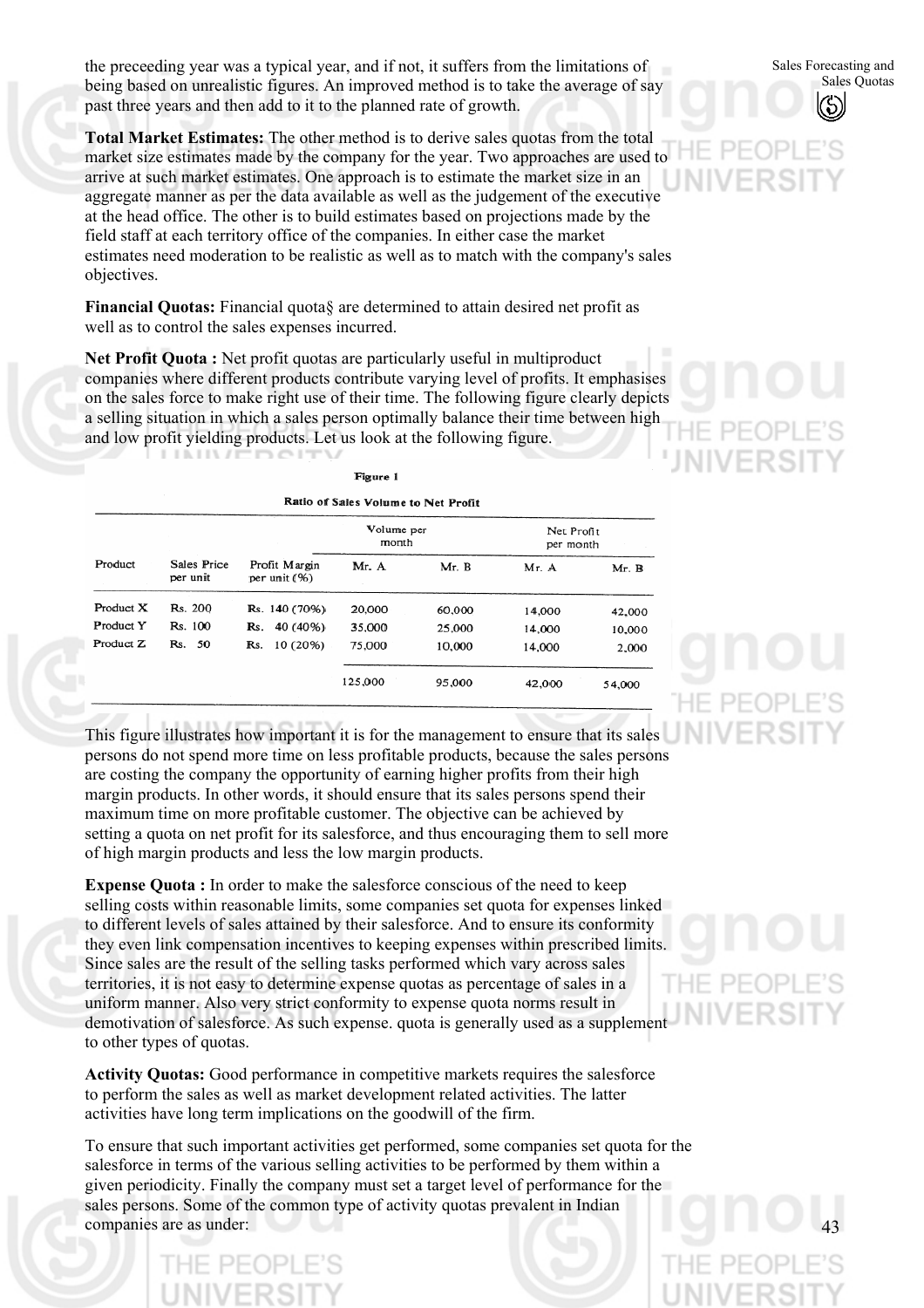#### Planning and Control Figure 2 of the sales Effort Common Types of Activity Quotas Number of prospects called on  $\bullet$ Number of new accounts opened Number of calls made for realising company's account dh Number of dealers called on Number of service calls made  $\bullet$ Number of demonstrations made

The chief merit of activity quota lies in its ability to direct the salesforce to perform the "urgent" selling activities and "important" non-selling but market development related activities in a balanced and regular manner.

**Combination Quotas:** Depending upon the nature of product market selling tasks required to be performed as well as selling challenges facing the company, some companies find it useful to set quotas in combination of the two or three types discussed above. Rupee sales volume and net profit quotas or unit sales volume and activity quota in a combined manner are found in common use in a large number of consumer and industrial products companies in India.

#### CITV Activity 2

A) Check whether the following statements are true or false:

|    | Statement                                                                                                                                                | True/False |
|----|----------------------------------------------------------------------------------------------------------------------------------------------------------|------------|
| I) | Quotas are quantitative objectives assigned to specific<br>sales units                                                                                   |            |
|    | 2) The only ingredient necessary for effective quotas is<br>sound executive judgement                                                                    |            |
| 3) | Usually, the smaller the selling unit for which a quota is<br>set the more effective it is as a device for directing and<br>controlling sales operations |            |
| 4) | One reason for not using quotas is that the product is in<br>such short supply                                                                           |            |
| 5) | Activity quotas are appropriate when sales personnel<br>perform important non-selling activities                                                         | .          |

B) Tick the most appropriate answer

- Financial quotas are particularly appropriate when : I)
	- $1)$ Management wants to emphasize the inspirational value of quotas.  $\Box$

 $\Box$ 

 $\Box$ 

 $\Box$ 

 $\Box$ 

 $\Box$ 

 $\Box$ 

 $\Box$ 

- $2)$ added sales volume is obtainable only at greatly increased cost.
- sales people perform important non-selling duties 3)
- 4) new products are being introduced.
- $_{\text{ID}}$ Sales volume quotas specify the sales level management expects to attain  $under:$ 
	- the worst possible circumstances a)
	- the most favourable conditions  $b)$
	- somewhat less-than-ideal conditions  $c)$
	- d) the average conditions existing in the past.
- III) If it is important for a company to maintain contacts with the customers who buy infrequently but in large quantities. Serious consideration should
	- a) sales volume
	- b) expense
	- net profit  $c)$
	- d) activity

44

IV) Which of the following is NOT a reason for setting and using quotas.

□

to motivate desired performance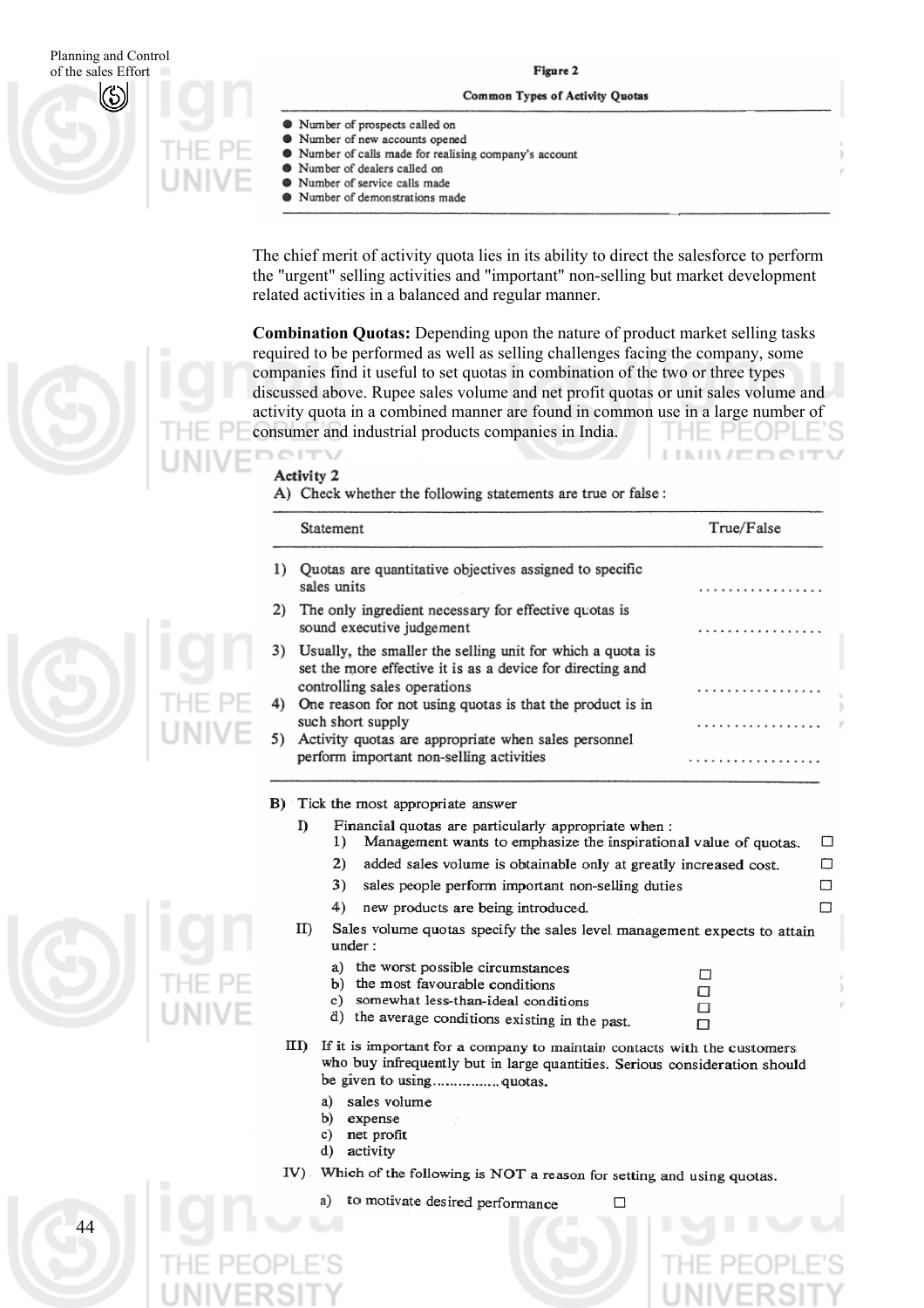Sales Forecasting and

- b) to provide more effective budgetary control
- c) to guarantee the attainment of objectives
- to provide quantitative performance standards. d)
- One of the crudest procedures for setting sales volume quotas is to base V). them solely on

 $\Box$ 

 $\Box$ 

 $\Box$ 

- a) past sales experience □
- b) expenses
- c) the sales forecast
- d) the market potential

#### **Check Your Answers**

### A) 1 (True), 2 (False), 3 (True), 4 (True), 5 (True)

B) 1 (b), 2 (c), 3 (d), 4 (c), 5 (a)

## **15.10 ATTRIBUTES OF A GOOD SALES QUOTA PLAN**

Usually, the sales department is responsible for establishing the sales quota, and no review or approval of a higher executive is needed. Within the sales organisation, the task may rest with ` any of several executives, depending on the size of the company, the degree of centralization in the sales force management, and the method used to determine the quotas. The chief sales executive may be responsible for setting the total company quota, but the individual. breakdown may be delegated down through the regional and branch district managers. Or territorial sales potentials may be given to the branch or territory managers, and they set the salesmen's quotas.

There are several characteristics of a well-designed quota structure. Many of these attributes are the same attributes found in good compensation plans, territorial designs, organisational structures and 'other aspects of sales management.

**Realistic attainability :** If a quota is to do its intended job of spurring a man to the efforts management wants, the goal must be realistically attainable. If it is too high or out of reach, the salesmen may loose initiative.

**Objective accuracy:** Regardless of whether a firm is using volume, profit, expense, or activity quotas, they should be related to potentials. Obviously, executive judgement is also required, but it should not be the sole factor considered. If the men are to have faith in the performance goal, they must be convinced it was set impartially and based on factual, qualitative market assessment.

**Ease of understanding and administering:** A quota must be simple and easy for both management and the sales force to understand. A complex plan probably will cause friction and make the men resentful and even suspicious. Also, from management's point of view, the system should be economical and cost effective, to administer. PFOPLE'S

**Flexibility**: No quota ordinarily is a good one unless there is adequate flexibility in its operation. Particularly if the quota period is as long as one year, management may have to make adjustment because of changes in market conditions. At the same time, caution must be exercised to avoid unlimited flexibility, which may result in confusion and destroy the ease with which the system is understood.

**Fairness:** A good quota plan is fair to the men involved. As much as possible, the work load imposed by quotas should be comparable, but this does not mean that quotas must necessarily be equal for all men. Differences in potential, competition, and salesmen's abilities exist and, therefore, the performance goals may not be comparable by absolute measures. They can be. compared but only in relative terms.

□

п

 $\Box$